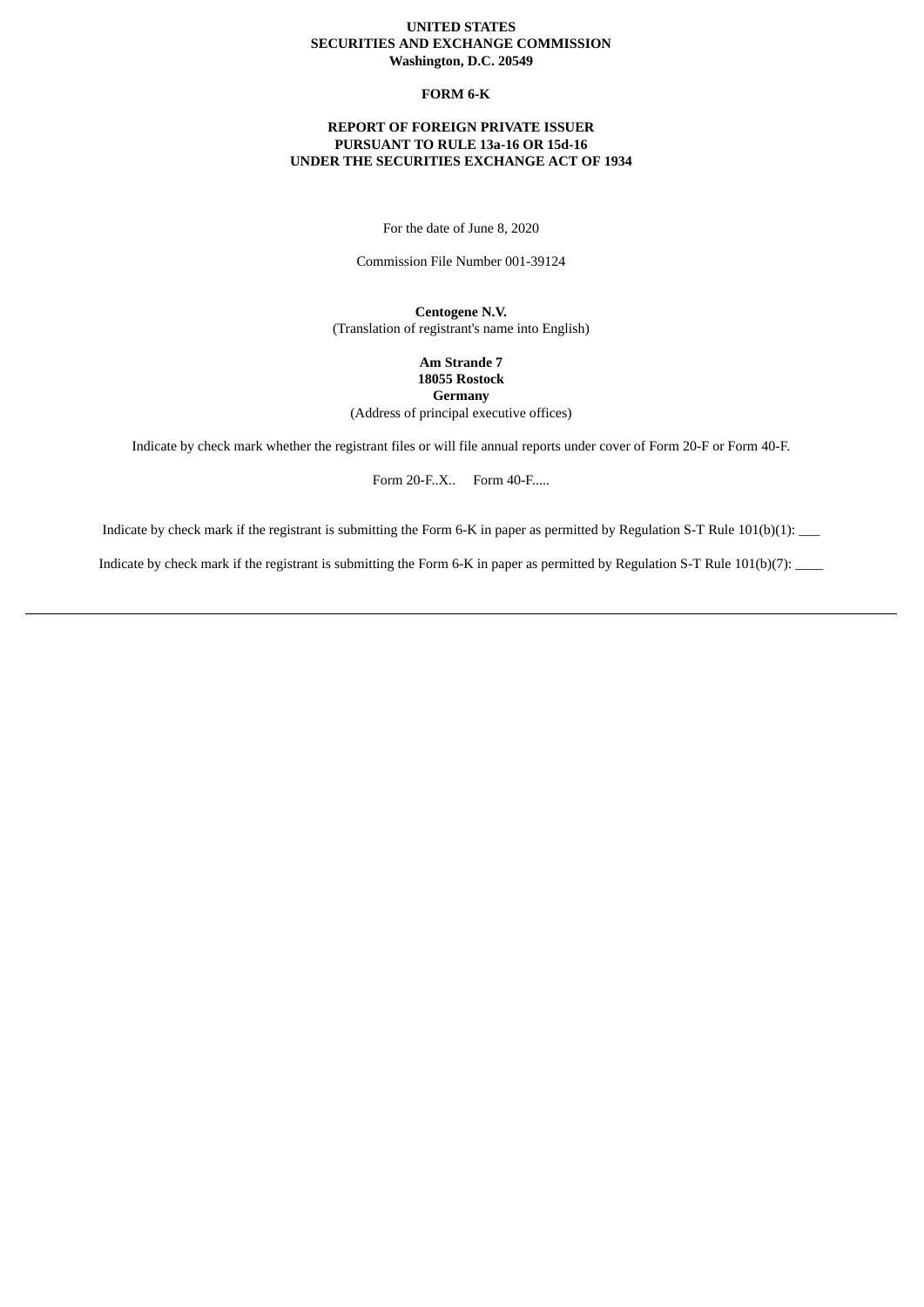# **Centogene N.V.**

On June 8, 2020, Centogene N.V. issued a press release titled "CENTOGENE to Report First-Quarter 2020 Financial Results on June 15, 2020".

A copy of the press release is attached hereto as Exhibit 99.1.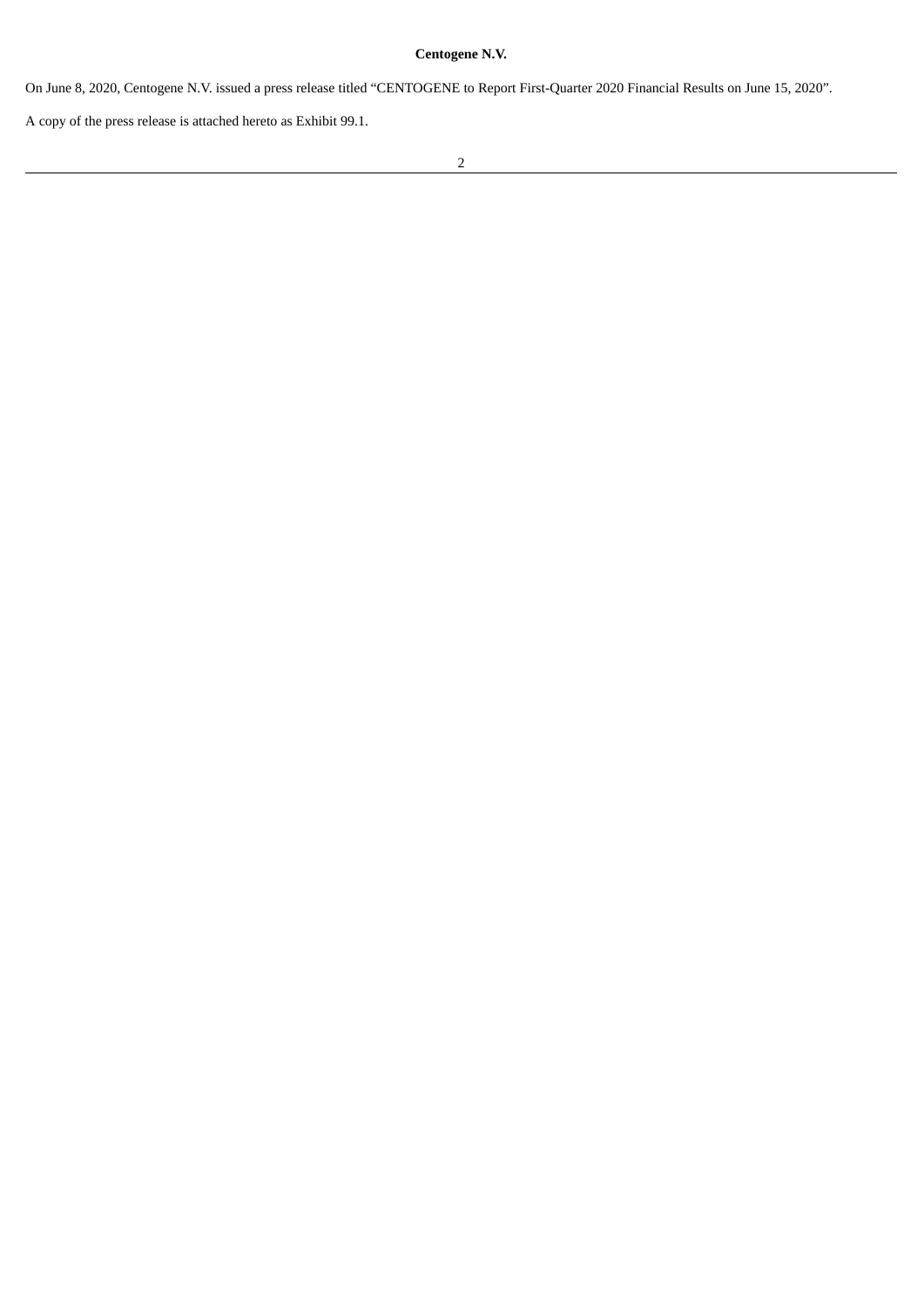## **Signatures**

Pursuant to the requirements of the Securities Exchange Act of 1934, the registrant has duly caused this report to be signed on its behalf by the undersigned, thereunto duly authorized.

| Date: June 8, 2020 | CENTOGENE N.V. |                                                                                              |
|--------------------|----------------|----------------------------------------------------------------------------------------------|
|                    | By:            | /s/ Richard Stoffelen<br>Name: Richard Stoffelen<br><b>Chief Financial Officer</b><br>Title: |
|                    | 3              |                                                                                              |
|                    |                |                                                                                              |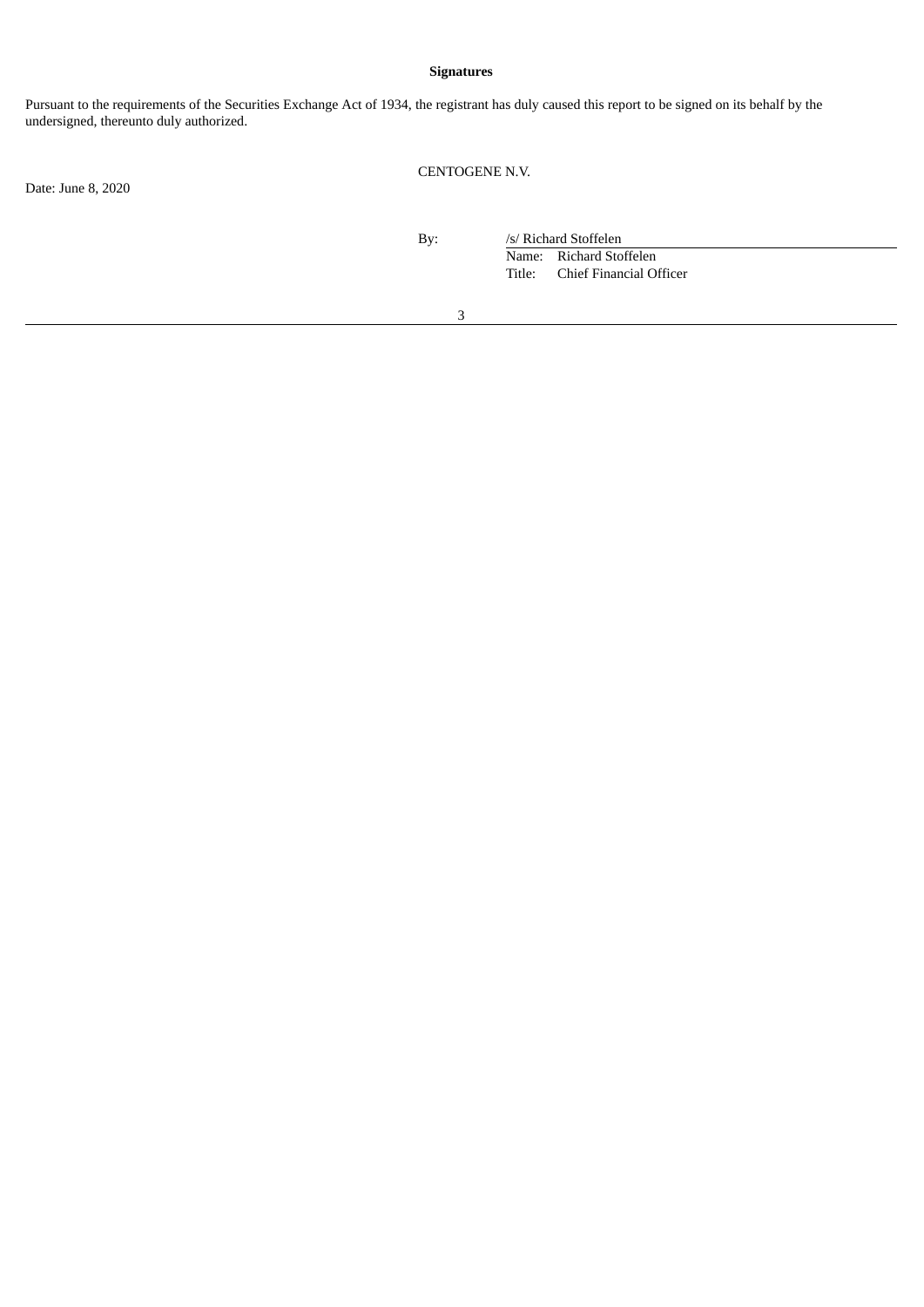**Exhibit Index**

**Exhibit Description of Exhibit** 99.1 Press release dated June 8, 2020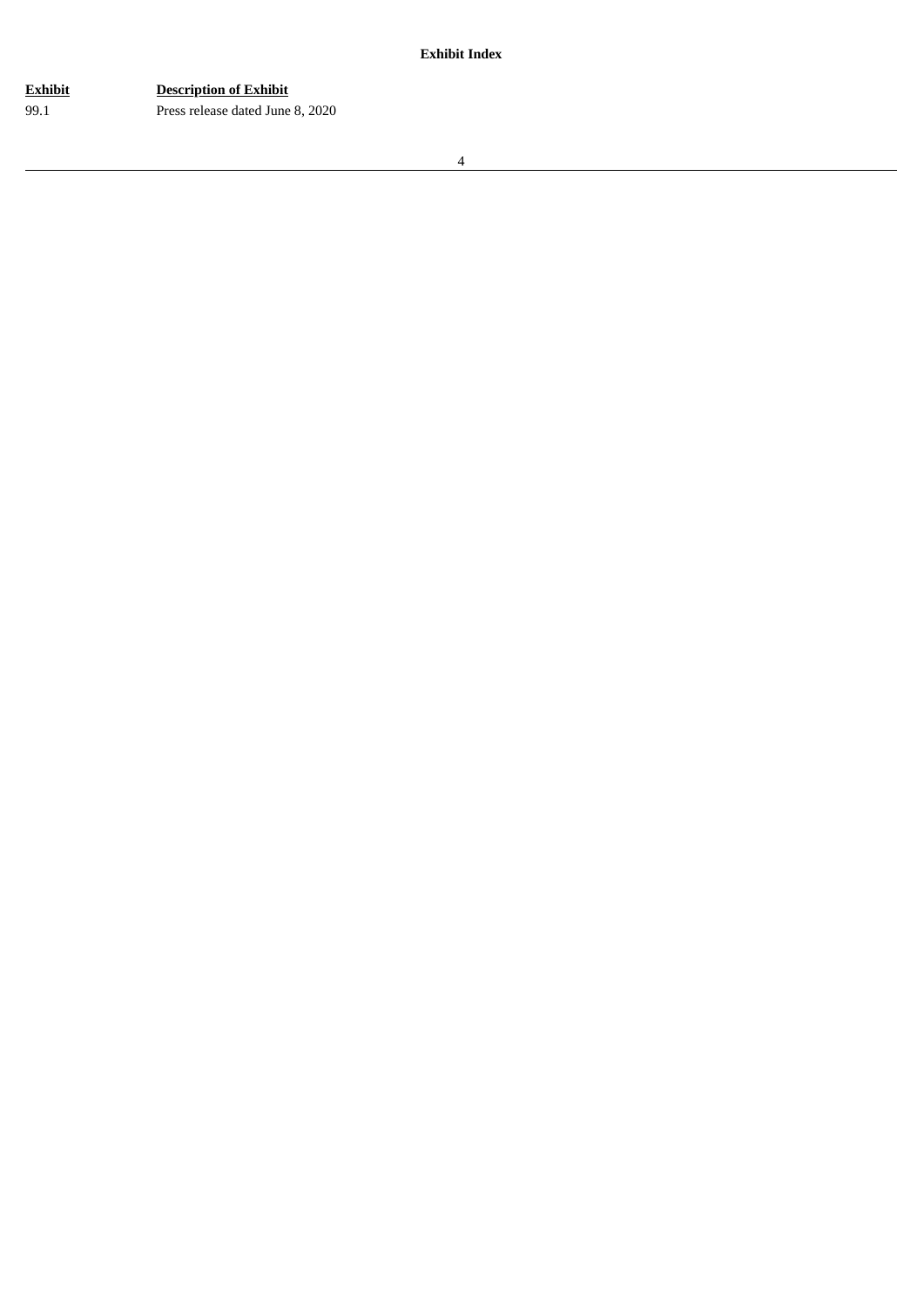#### *CENTOGENE to Report First-Quarter 2020 Financial Results on June 15, 2020*

**Cambridge, MA, USA & Rostock/Berlin, Germany, June 8, 2020 (GLOBE NEWSWIRE)** – Centogene N.V. (Nasdaq: CNTG), a commercial-stage company focused on rare diseases that transforms real-world clinical and genetic data into actionable information for patients, physicians, and pharmaceutical companies, today announced that it will issue a press release reporting its financial results for the three months ended March 31, 2020 on Monday, June 15, 2020, and will host a conference call to discuss these results at 8 a.m. EST that day.

Participants may access the conference call on June 15, 2020 by dialing U.S. toll free +1 877 870 9135 or U.K. +44 (0) 800 279 6619 up to 10 minutes prior to the start of the call and by providing the conference ID number 4799325. The webcast of the conference call and the related earnings presentation will be available on the Investor Relations page of our website at http://investors.centogene.com.

**###**

#### **About CENTOGENE**

CENTOGENE engages in diagnosis and research around rare diseases transforming real-world clinical and genetic data into actionable information for patients, physicians, and pharmaceutical companies. Our goal is to bring rationality to treatment decisions and to accelerate the development of new orphan drugs by using our extensive rare disease knowledge, including epidemiological and clinical data, as well as innovative biomarkers. CENTOGENE has developed a global proprietary rare disease platform based on our real-world data repository with approximately 2.5 billion weighted data points from approximately 500,000 patients representing over 120 different countries as of December 31, 2019.

The Company's platform includes epidemiologic, phenotypic, and genetic data that reflects a global population, and also a biobank of these patients' blood samples. CENTOGENE believes this represents the only platform that comprehensively analyzes multi-level data to improve the understanding of rare hereditary diseases, which can aid in the identification of patients and improve our pharmaceutical partners' ability to bring orphan drugs to the market. As of December 31, 2019, the Company collaborated with over 39 pharmaceutical partners covering over 45 different rare diseases.

#### **Important Notice and Disclaimer**

This press release contains statements that constitute "forward looking statements" as that term is defined in the United States Private Securities Litigation Reform Act of 1995, including statements that express the Company's opinions, expectations, beliefs, plans, objectives, assumptions or projections regarding future events or future results, in contrast with statements that reflect historical facts. Examples include discussion of our strategies, financing plans, growth opportunities and market growth. In some cases, you can identify such forward-looking statements by terminology such as "anticipate," "intend," "believe," "estimate," "plan," "seek," "project" or "expect," "may," "will," "would," "could" or "should," the negative of these terms or similar expressions. Forward looking statements are based on management's current beliefs and assumptions and on information currently available to the Company. However, these forward-looking statements are not a guarantee of our performance, and you should not place undue reliance on such statements. Forward-looking statements are subject to many risks, uncertainties and other variable circumstances, such as negative worldwide economic conditions and ongoing instability and volatility in the worldwide financial markets, the effects of the COVID-19 pandemic on our business and results of operations, possible changes in current and proposed legislation, regulations and governmental policies, pressures from increasing competition and consolidation in our industry, the expense and uncertainty of regulatory approval, including from the U.S. Food and Drug Administration, our reliance on third parties and collaboration partners, including our ability to manage growth and enter into new client relationships,

1